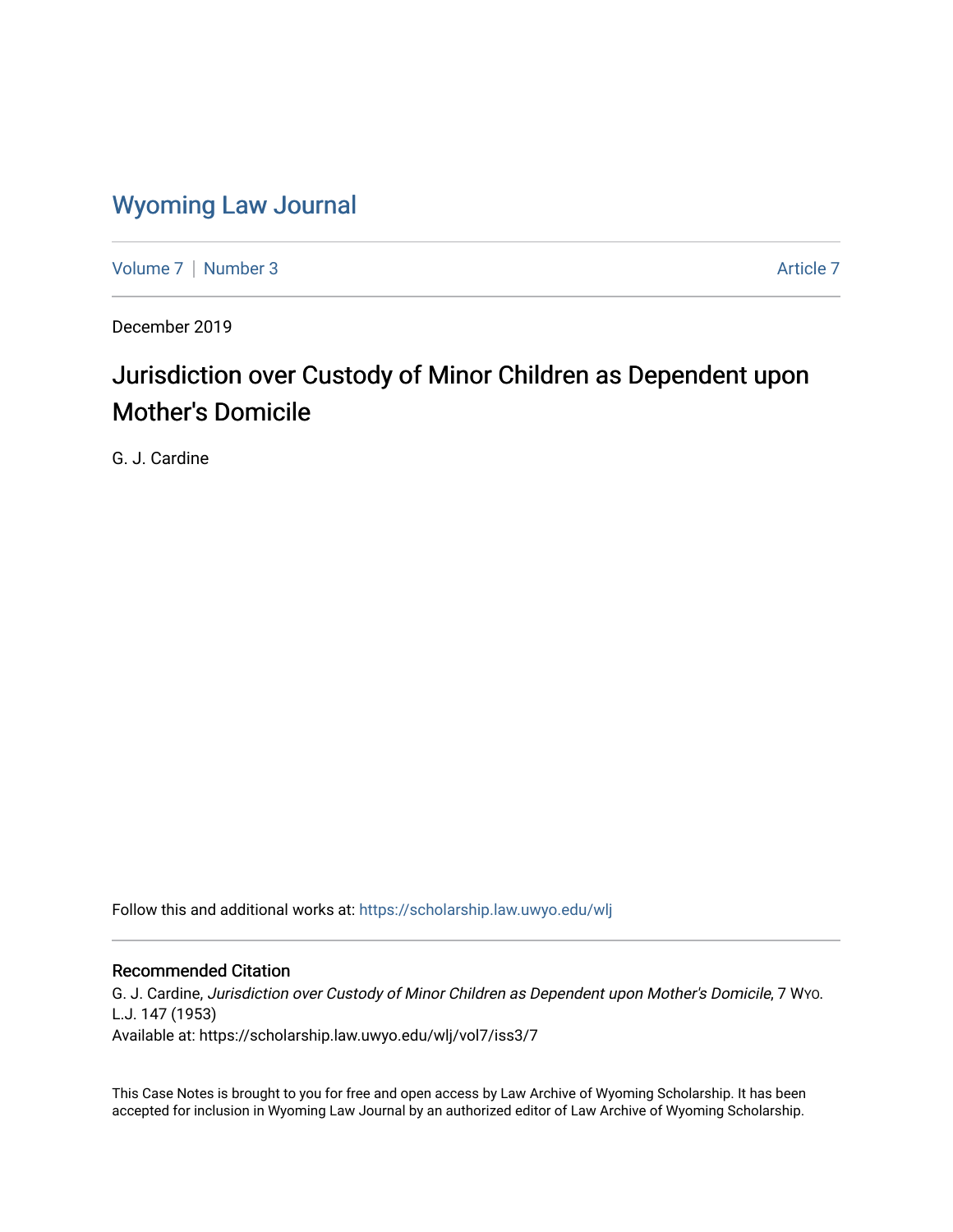#### **RECENT CASES**

#### **JURISDICTION** OVER **CUSTODY OF MINOR CHILDREN** As **DEPENDENT UPON MOTHER'S DOMICILE**

Plaintiff and defendant were married in the State of Wisconsin and domiciled there up to December, 1946, at which time the defendant took three minor children of the marriage with her to Ohio and, as the court assumed without discussion, established her domicile there. There was evidence of an oral agreement by the defendant to return the children to her husband if she decided to permanently separate from him. In February, 1947, plaintiff obtained a decree of divorce in Wisconsin and the court in the decree awarded the plaintiff custody of the three children, aged **8, 5** and 11/<sub>2</sub> years. The defendant was served in Ohio by the sheriff, but neither she nor the children appeared in the divorce action. Thereafter, plaintiff brought this habeas corpus proceeding in Ohio to recover custody of the children upon the defendant's refusal to return them to him. *Held,* that the children retained their Wisconsin domicile while temporarily in Ohio, and the Wisconsin court had jurisdiction in the divorce proceeding to award custody of the children to the plaintiff. *Anderson v. May,* **107** N.E.2d **358** (Ohio 1952).

The case is unique with respect to the existence of the agreement by defendant to return the children to her husband in the event that she decided not to come back to him herself. This agreement was basic to the finding that the children were only temporarily in Ohio and still domiciled in Wisconsin.<sup>1</sup> It will be observed, however, that defendant did not violate the terms of the agreement.

The state courts generally agree that a minor child, until emancipated, is not capable of maintaining a separate domicile; nor is an unemancipated minor child capable of independently establishing a new domicile.<sup>2</sup> The theory supporting this proposition is that a minor child is non sui juris, and thus is unable of his own volition to select, acquire, or change his domicile.3 At common law the domicle of a minor child was that of his father, and even though the child was living with his mother apart from his father, he retained the domicile of his father.<sup>4</sup> This doctrine is based upon the reciprocal rights and duties owing between a father and his child. The Massachusetts court still adheres to this rule, holding that where a minor child is without the state residing with his mother at her domicile, the state of the father's domicile has jurisdiction to award custody of the minor child.<sup>5</sup> But the rule which is accepted by the majority of courts is,

**I.** The scope of this article does not include the problem of whether mere physical presence of a child in the forum is a sufficient basis of jurisdiction of the forum to enter valid orders concerning the custody of the child. See, for example, People of the State of New York v. Halvey, **330** U.S. 610, 67 S.Ct. 903, 91 **L.Ed. 1133 (1947),**

especially footnote 2 on page 906 of 67 S.Ct.<br>
2. Hiestand and others v. Kuns, 8 Blackf. 345 (Ind. 1847); Yarborough v. Yarborough<br>
290 U.S. 202, 54 S.Ct. 181, 78 L.Ed. 269, 9 A.L.R. 924 (1933).<br>
3. In re Hall's Guardiansh

**<sup>5.</sup>** Heard v. Heard, **323** Mass. **357, 82 N.E.2d 219** (1948).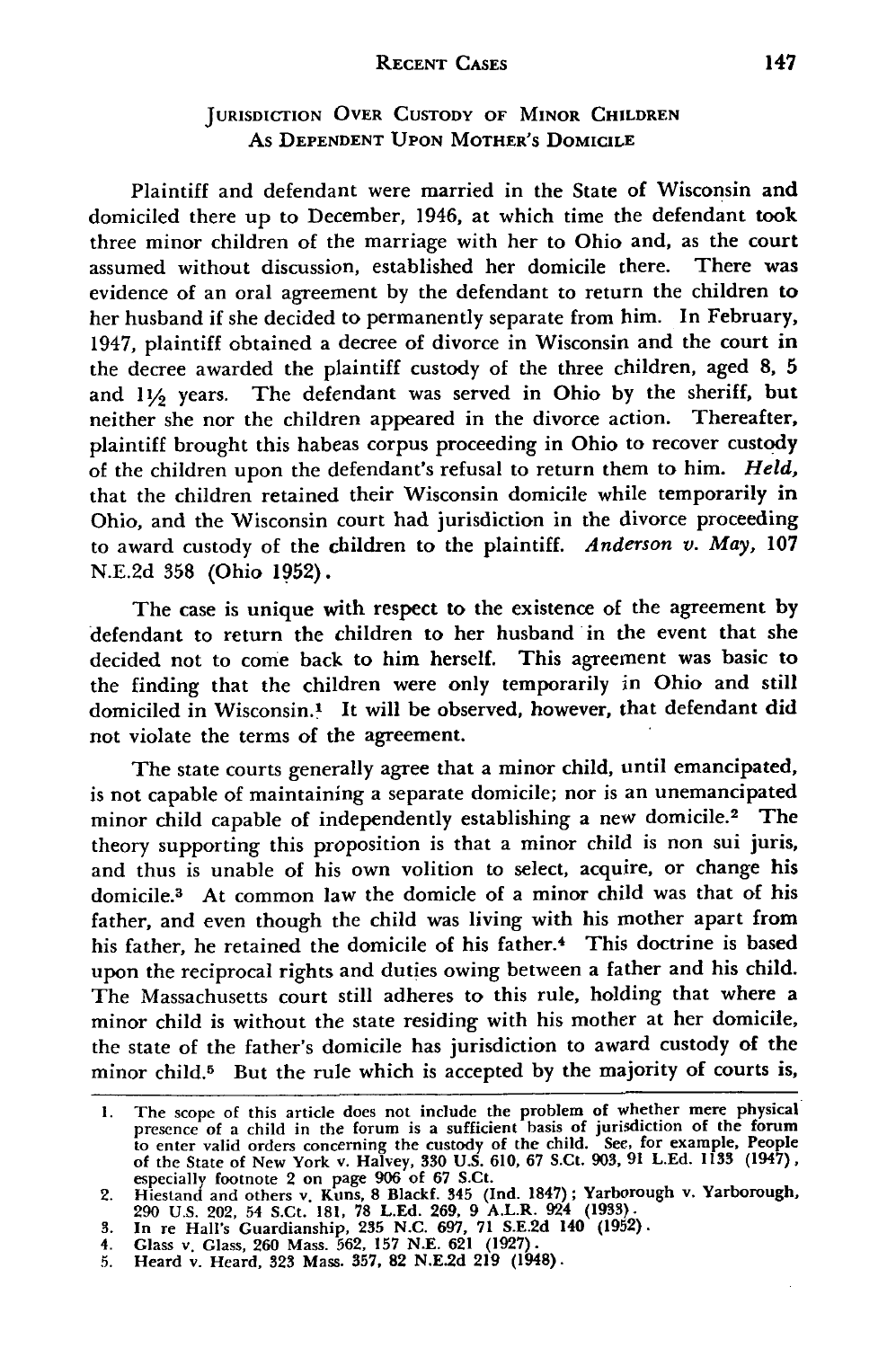that where the wife and her minor child reside in state X and the wife is a domicilliary of state X, the courts of state Y where the husband is domiciled do not have jurisdiction to award custody of the minor child, where constructive service is had upon the wife and she does not appear in the action.<sup>6</sup>**If** state Y does award custody of the minor child in the divorce decree under the above facts, the courts of state X will hold that portion of the decree awarding custody of the child to be void.<sup>7</sup>

Since the majority holds that the state of the father's domicile cannot award custody of a child residing with his mother at her domicile,<sup>8</sup> the question left for determination is, "under what circumstances may a wife separate from her husband and, taking her minor child with her, acquire a domicile for herself and her minor child different from that of her husband?"

The cases on this precise point are few but most of the existing authorities support the proposition that though a wife is separated from her husband, her domicile remains that of her husband unless it has become necessary and proper for her to acquire a new domicile, and only then may she acquire a domicile different from that of her husband. $9$  Thus, where the husband unjustifiably refuses to live with his wife and she takes the children to another state and establishes her domicile there, the husband cannot assert a fictional unity of domicile which will give the court jurisdiction over his wife and children, for he has severed this fictional unty **by** his own acts. 10 Ordinarily, where the husband does not consent to any change in the domicile of his wife and child, there can be no change.<sup>11</sup> If the wife separates from her husband for causes which would be sufficient grounds for divorce, she can establish a domicile separate from that of her husband.<sup>12</sup>

The Connecticut court in *Boardman v. Boardman,13* a case standing by itself, extended the last mentioned rule further than any court had been willing to go before where the custody of a minor child was involved. It was held that if the state where the litigation arises has a "joint guardianship law,"<sup>14</sup> this statute alters the common law conception<sup>15</sup> and gives the mother equal rights to the custody of her children with the father; therefore, under this rule, the domicile of a minor child is that **of** his mother

- **8.** See note **6,** supra. **9.** Cheever v. Wilson, **9** Wall. 123, **6 D.C.** 149, **19 L.Ed.** 604 **(1869);** Minick v. Minick, **I11** Fla. 469, 149 So, 483 **(1933).**
- **10.** Coble v. Coble, **229 N.C. 81,** 47 **S.E.2d 798** (1948). **11.** Minick v. Minick, supra.
- 
- 12. Sneed v. Sneed, 14 Ariz. **17, 123 Pac. 312 (1912).**
- **13. 135** Conn. **276, 62 A.2d 521** (1948).
- 14. Gen. Stat. of Conn. (Rev. 1949), sec. **6850.**
- **15.** See note 4, supra.

<sup>6.</sup> Kline v. Kline, 57 Iowa 386, 10 N.W. 825 (1881); Weber v. Redding, 200 Ind. 448<br>163 N.E. 269 (1928); Hanson v. Hanson, 150 Neb. 337, 34 N.W. 2d 388 (1948);<br>Byers et al. v. Superior Court for Yavapia County et al., 61 Ar 30 App. Cas. (D.C.) **191,** 12 Ann. Cas. **1058 (1907).**

**<sup>7.</sup>** Kline v. Kline, supra; Weber v. Redding, supra; Hanson v. Hanson, supra; Sanders **v.** Sanders, supra.